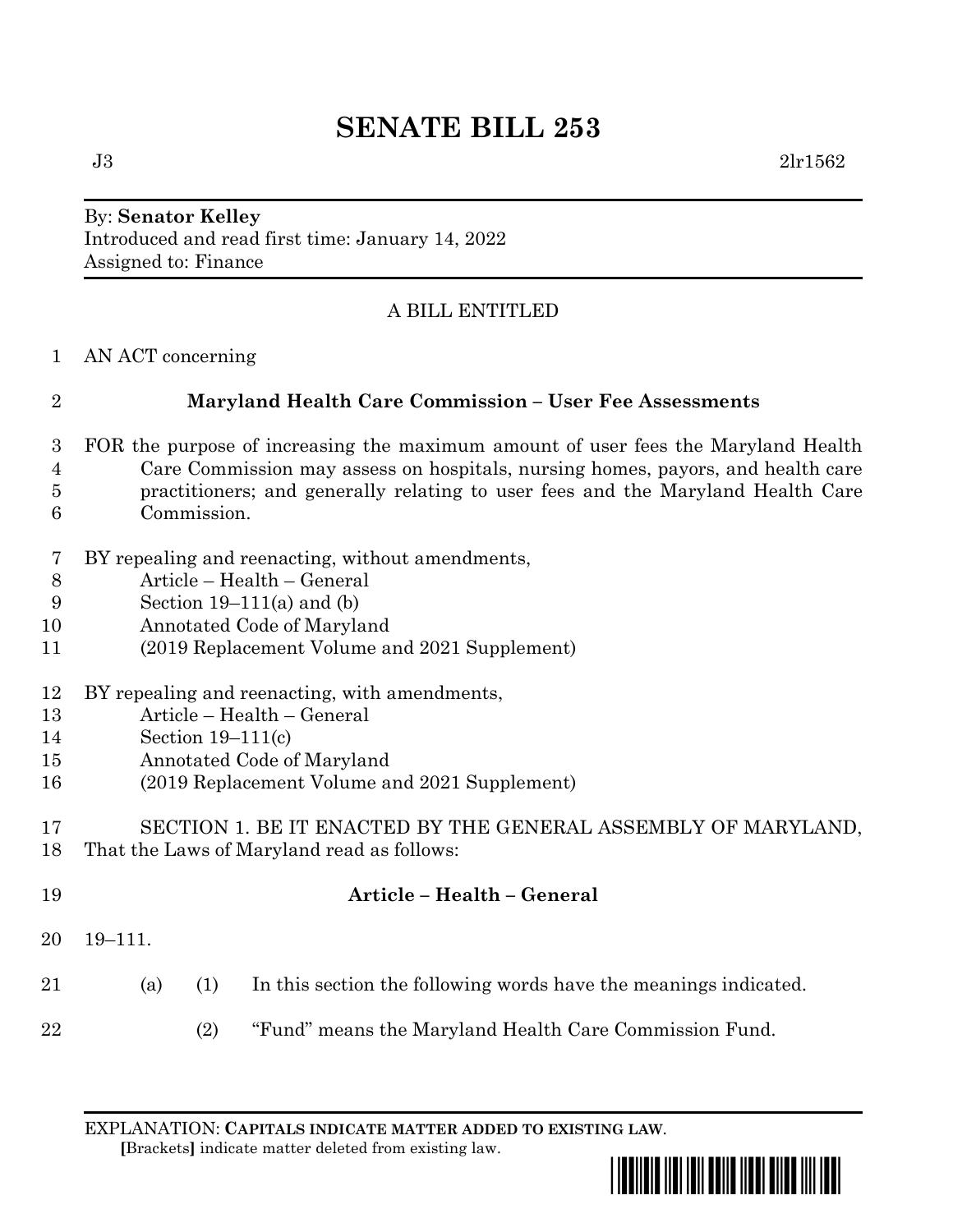**SENATE BILL 253**

 (3) "Health benefit plan" has the meaning stated in § 15–1201 of the Insurance Article.

 (4) "Health care practitioner" means any individual who is licensed, certified, or otherwise authorized under the Health Occupations Article to provide health care services.

 (5) "Nursing home" means a related institution that is classified as a nursing home.

(6) "Payor" means:

 (i) A health insurer or nonprofit health service plan that holds a certificate of authority and provides health insurance policies or contracts in the State in accordance with this article or the Insurance Article; or

 (ii) A health maintenance organization that holds a certificate of authority in the State.

 (b) Subject to the provisions of subsection (d) of this section, the Commission shall assess a fee on:

- (1) All hospitals;
- 17 (2) All nursing homes;
- (3) All payors; and
- (4) All health care practitioners.

 (c) (1) The total fees assessed by the Commission may not exceed **[**\$16,000,000**] \$20,000,000**.

 (2) (i) The fees assessed by the Commission shall be used exclusively to cover the actual documented direct costs of fulfilling the statutory and regulatory duties of the Commission in accordance with the provisions of this subtitle.

 (ii) The costs of the Commission include the administrative costs incurred by the Department on behalf of the Commission.

 (iii) The amount to be paid by the Commission to the Department for administrative costs, not to exceed 30.5% of the salaries of the Commission, shall be based on indirect costs or services benefiting the Commission, less overhead costs paid directly by the Commission.

 (3) The Commission shall pay all funds collected from the fees assessed in accordance with this section into the Fund.